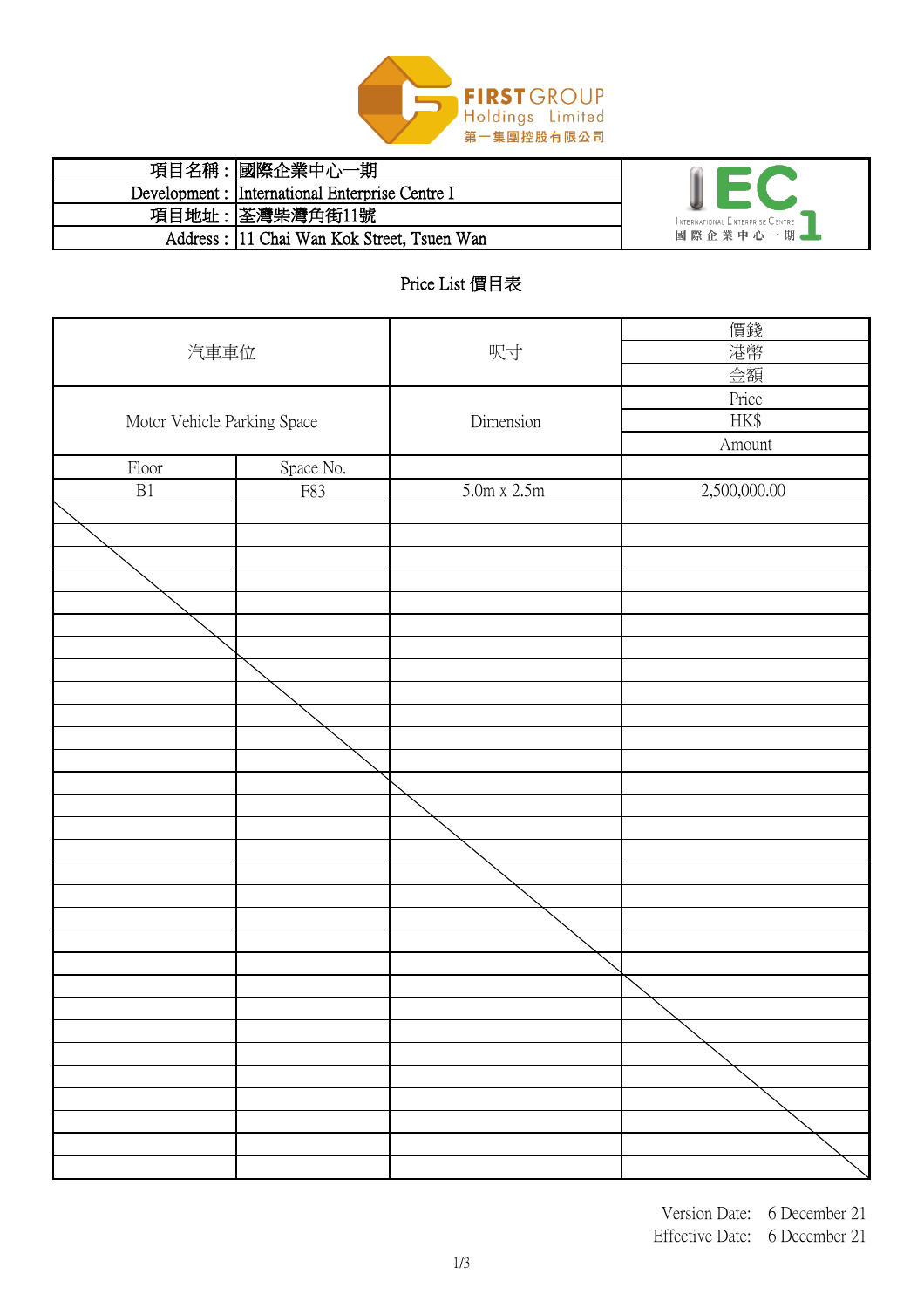### 付款辦法 :

#### Payment Terms:

\* 買家於簽契交易前,如需更改付款辦法,必須得本公司事先同意, 並須繳付手續費 HK\$7,500及自付有關額外費用(如補充合同、 厘印費差額等)。



| 項目名稱  | 國際企業中心一期                                        |                                 |
|-------|-------------------------------------------------|---------------------------------|
|       | Development : International Enterprise Centre I |                                 |
| 項目地址: | 荃灣柴灣角街11號                                       | INTERNATIONAL ENTERPRISE CENTRE |
|       | Address : 11 Chai Wan Kok Street, Tsuen Wan     | 國際企業中心一期。                       |

# 備註 :

### Terms 條款

| 臨時訂金(樓價之5%)  | 須簽訂臨時買賣合約時繳付                  |  |
|--------------|-------------------------------|--|
| 加付訂金(樓價之5%)  | 於簽訂正式買賣合約時繳付(即簽訂臨時買賣合約起計14天內) |  |
| 樓價餘款(樓價之90%) | 於賣方發出成交通知起計 14 天内繳付           |  |
| 色<br>「的近律師行」 |                               |  |

|安秋須以一个示形| 後期のので、今日の大人の

- 1. 以私人名義(包括個人名義或聯名)訂購者,有關訂購人士需憑有效本人証件親臨辦理訂購手續。 (如香港居民身份証 / 有效護照 / 中華人民共和國身份証 及 中華人民共和國往來港澳通行証 或 中華人民共和國 護照)
- 2. 以有限公司名義訂購者,經辦人需為公司授權辦理訂購及簽署臨時買賣合約之人士,同時並需帶備公司印章及 公司之商業登記證(BR)、公司註冊證書(CI)、周年申報表(AR1)、公司組織章程大綱及細則(M&A)、董事名冊 (Latest Register of Directors)及會議記錄證明經辦人之授權(Board Minutes for purchase of premises showing his/her authority)之正本及其影印副本,親臨辦理訂購手續。
- 3. 臨時訂金及其餘款項均逕交賣方指定律師行。
- 4. 買方到指定律師行辦理購買物業手續所需之法律費用,歸由買方負責繳交。
- 5. 買方倘逾期不到律師行繳付加付訂金及簽訂正式買賣合約,賣方除有權將車位轉賣外,並有權從買方已交之訂 金中扣除及沒收相等於樓價之3%的款項,同時該臨時合約亦告無效。
- 6. 由於大廈的建築結構牆高低樓次厚度不同,高層單位之內部面積一般較低層之同一款單位稍大,本公司已於售 價上作出適當調整配合。
- 7. 任何情況下,買家只能以轉售(sub-sale)方式出售車位,本公司不會協助買家以「轉名」方式出售車位。
- 8. 賣方保留出售或不出售任何個別車位之權利,訂購人不得異議。
- 9. 價格及付款辦法如有更改,恕不另行通告。
- \*註: 若買方選用發展商所聘用之律師行為共同代表律師,所有有關買賣合約及轉讓契之律師費用(除批地文件、公契 印證費及其他業權文件的認證副本費用、印花稅、註冊費、圖則費及其他實際支出款項外)將獲豁免。一切有關 按揭及其他之費用,均由買方負責。

| <b>Preliminary Deposit</b>        | Upon signing of Preliminary Agreement for Sale & Purchase                  |  |
|-----------------------------------|----------------------------------------------------------------------------|--|
| $(5\% \text{ of purchase price})$ |                                                                            |  |
| Further Deposit                   | Upon signing of Formal Agreement for Sale & Purchase                       |  |
| $(5\% \text{ of purchase price})$ | (within 14 days from date of Preliminary Agreement for Sale $\&$ Purchase) |  |
| <b>Balance Payment</b>            | Within 14 days after issue of completion notice by the Vendor              |  |
| $(90\%$ purchase price)           |                                                                            |  |

\*\* All payments should be in the form of Cashier Order made payable to "DEACONS". \*\*